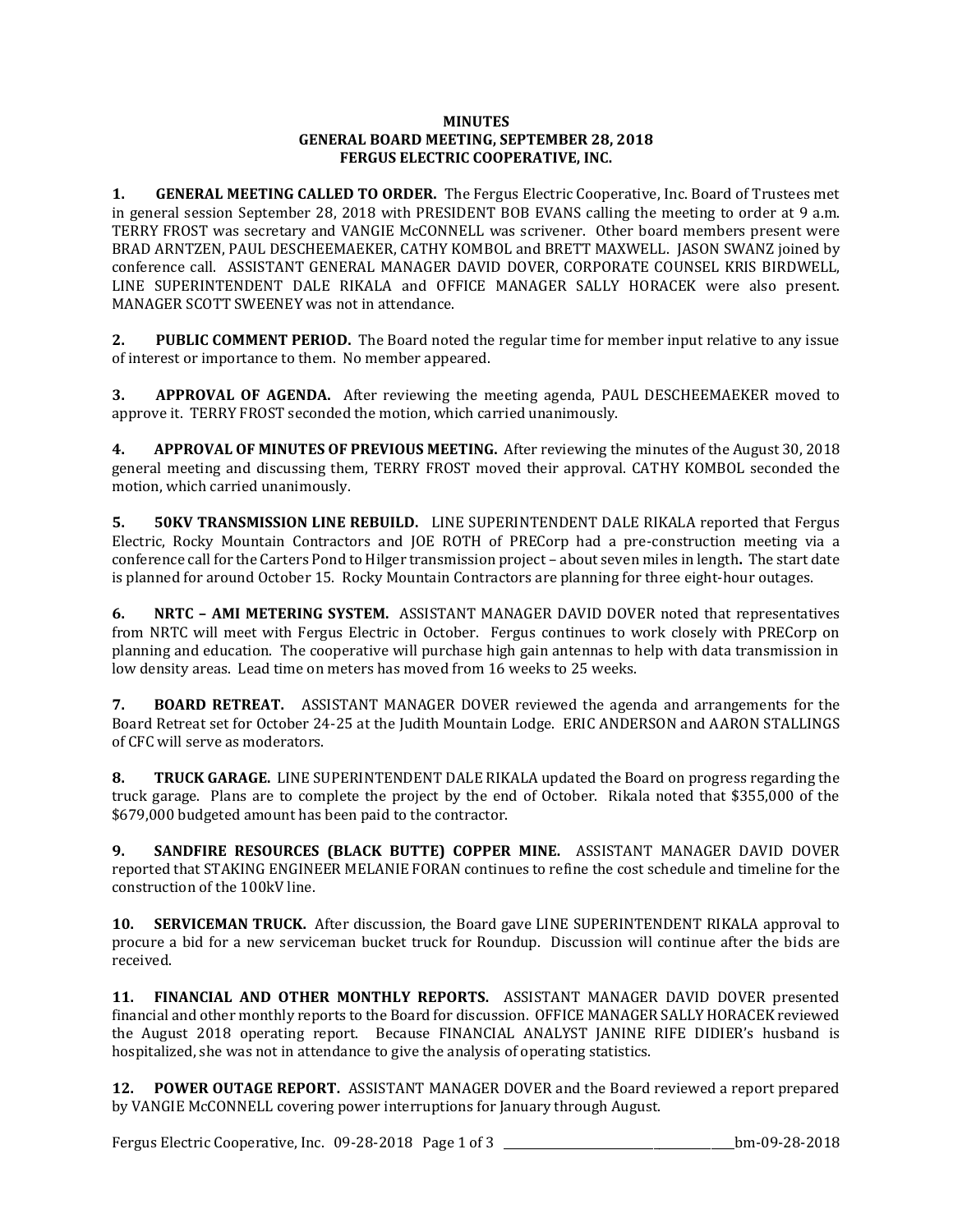**13. OPERATIONS REPORT.** LINE SUPERINTENDENT DALE RIKALA reviewed the September 25, 2018 operations report covering operations and maintenance, engineering and safety. He noted that new services were installed in the Winifred, North Fork of the Flatwillow and Roundup areas. Crews have worked on the new service at the Garneill elevator. At the September 19 safety meeting, NRECA REPRESENTATIVE DIANE ESPINOZA covered insurance, retirement, investments and other benefits. Apprenticeship and safety committee meetings took place.

**14. REPORT OF CORPORATE COUNSEL.** CORPORATE COUNSEL KRIS BIRDWELL suggested that compensations levels for directors be reviewed. Staff will gather information regarding director compensation from all Montana co-ops. The information will be presented at the October board meeting.

**15. INSURANCE PLAN COSTING.** BENEFITS ADMINISTRATOR VANGIE McCONNELL reviewed a three-year comparison of premiums for the cost of NRECA insurances – AD&D, Business Travel Accident, Dental, Basic Life, Long Term Disability, High Deductible Medical with Prescription Drugs, PPO Medical with Prescription Drugs, and Vision.

**16. BARBECUE.** ASSISTANT MANAGER DOVER reported that the Board/Employee barbecue on August 30 was successful with good attendance. Employees, former employees, directors, spouses and children enjoyed the meal and camaraderie and expressed thanks to the Board for providing steaks for the meal.

**17. OPERATIONS CONFERENCE – SEPTEMBER 10 and 11.** LINE SUPERINTENDENT DALE RIKALA reported that TYSON RUFF, DEAN LAWLER and RIKALA attended the Operations Conference in Great Falls. He noted that presentations on rubber glove testing and chainsaw safety were especially informative. He's hoping to bring the rubber glove testing workshop to a safety meeting in Lewistown.

**18. NISC, SEPTEMBER 10 – 13.** BRIAN GODBEY, SUSAN HINKLEY and ERIKA MATTALIANO attended the NISC (National Information Solutions Cooperative) annual meeting and conference in Saint Louis. Each participant chose software presentations that pertained to their areas of expertise. It was also NISC's 50<sup>th</sup> anniversary with 2,500 in attendance.

**19. MONTANA COOPERATIVE IMPACT WEEK.** JANINE RIFE DIDIER and MARK SCHWOMEYER gave presentations at the high school in White Sulphur Springs September 11. They talked about rural electric cooperatives and covered types of employment that are generally available at rural electric cooperatives.

**20. NWPPA CONFERENCE AND BASIN MANAGERS ADVISORY COMMITTEE.** ASSISTANT MANAGER DAVID DOVER, in MANAGER Sweeney's absence, reported on the NWPPA conference that took place in Boise, Idaho September 13-14. He also covered the September 17 Basin Managers Advisory Committee in Bismarck.

**21. PRECORP/FERGUS AMI/METER UPDATE.** SALLY HORACEK, MELANIE FORAN, BRIAN GODBEY and DALE RIKALA attended an AMI meeting with PRECorp in Sheridan, Wyoming September 17 to discuss strategies on deploying the new AMI meter system and to discuss software availability.

**22. PRECORP BOARD – SHERIDAN.** PAUL DESCHEEMAEKER and DAVID DOVER attended the PRECorp Board meeting September 19.

**23. BENEFIT UPDATE.** BENEFITS ADMINISTRATOR VANGIE McCONNELL noted that at the September 19 safety meeting, NRECA REPRESENTATIVE DIANE ESPINOZA gave a thorough review of the NRECA insurances Fergus Electric offers.

**24. LEADERSHIP SKILLS – SITUATIONAL LEADERSHIP.** ASSISTANT LINE SUPERINTENDENT BRET OPHUS reported on the NWPPA Leadership Skills #1– Situational Leadership course that he attended in Boise September 19-20. The training is designed for supervisors and managers, and employees who will be transitioning to a supervisory or managerial role in the future.